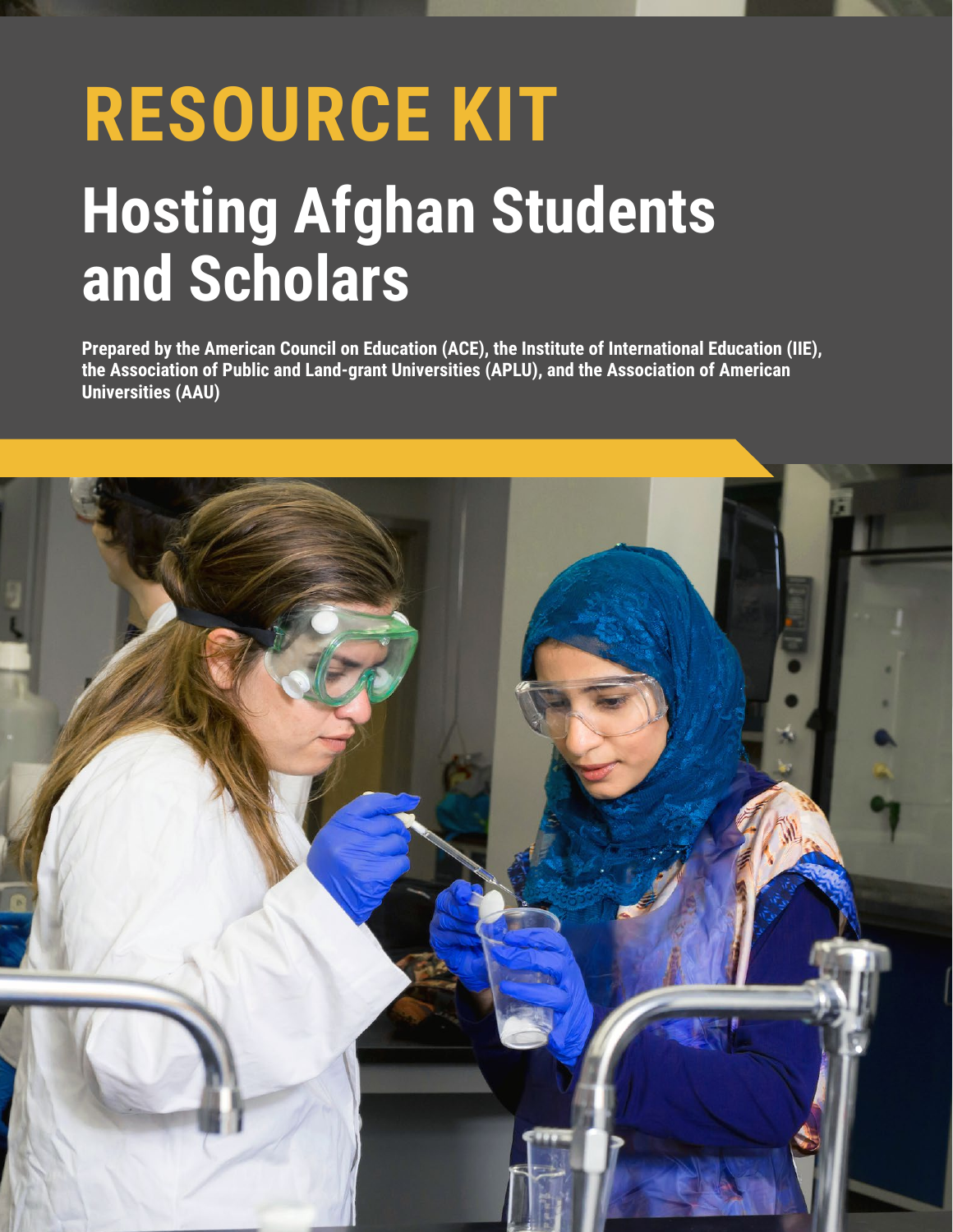U.S. colleges and universities are stepping up in various ways to assist displaced Afghans. One way to help is to host Afghan students and scholars (including teachers, researchers, scientists, artists, technical experts, and many others) who have left the country or will do so in the coming months and years.

While U.S. higher education has a long tradition of supporting refugees, and many institutions have indicated a willingness to help in the current situation, it is important to understand what is entailed in hosting (financially, logistically, legally), what higher education institutions can (and cannot) do, and whom to partner with to provide additional support.

This resource kit includes a checklist of steps to ensure that necessary structures and support networks are in place to welcome students and scholars, along with key questions to help institutions assess their options and readiness to host. It provides information to help campus leaders make decisions about capacity, as well as concrete action items for senior international officers and others charged with implementation. For institutions unable to host, suggestions for other ways to support displaced students and scholars are also provided.

This document will be updated as the situation changes and additional resources become available.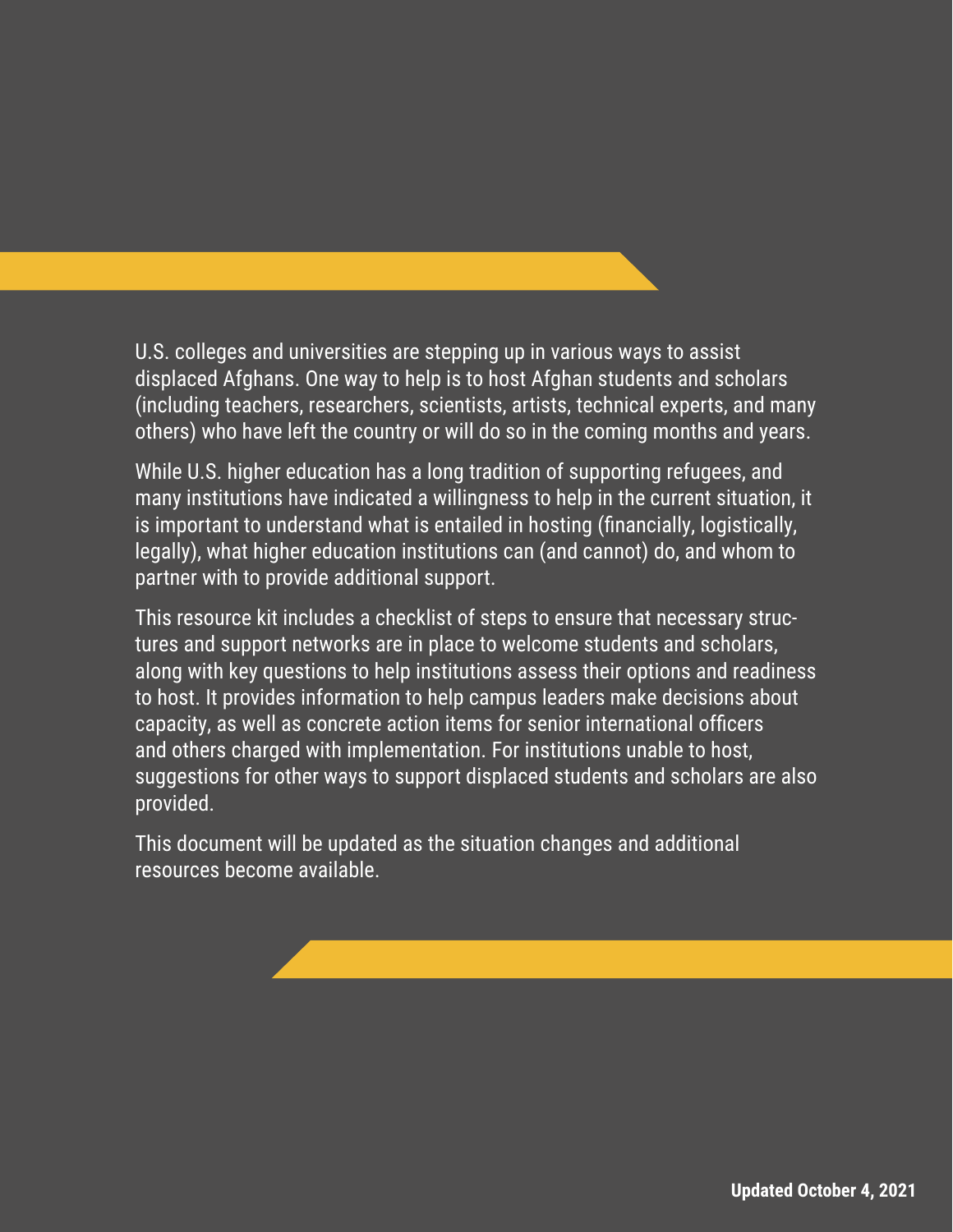## **HOSTING CHECKLIST**

- 1. **Articulate why this is right for your institution.** Recognizing the budgetary impacts of hosting displaced students/scholars, it is important to explain why this is an institutional priority, particularly in a financially constrained environment. Consider that varying political viewpoints may also impact opinions about the extent to which hosting should be a priority. Think through and explain how hosting displaced students/scholars aligns with institutional mission and service commitments, and develop consistent messaging for internal and external constituents. The most successful placements—for both the student/scholar and the hosting institution—are driven by a humanitarian impulse, commitment to academic freedom, and a recognition of the tremendous value that these students/scholars will bring to the campus community.
- 2. **Assess capacity and determine details of whom you can host.** Using your institution's tuition, housing, and salary structures, calculate in detail the cost of hosting an individual student and/or scholar and what aid is or may be available. Determine what academic departments have capacity (for students) or need (for scholars) and whether there are particular populations of displaced individuals (e.g., first-generation students) whose presence would particularly align with institutional strengths and mission. Assess housing capacity—on campus and nearby—while recognizing that scholars and students are likely to be part of large families. Check in with international programs leaders (particularly international students and scholars staff), who will be the first line of support, to understand their workload and capacity to manage visas and other issues.
- 3. **Determine a feasible start date.** Given that the fall 2021 term is already well underway at many institutions, consider whether it is possible for students to matriculate into ongoing classes, or if it is better for
	- them to start at the beginning of the next term recognizing that many will not have their previous academic records available and will likely require skills assessment. Assess capacity to provide initial or remedial support, such as English language instruction, orientation to the U.S. classroom, and teaching resources for scholars—either as part of a midterm start or in preparation for the subsequent term. Recognize that students and scholars may encounter unforeseen logistical and procedural delays in their resettlement; institutions might consider their earliest possible start date, but undertake contingency planning in case of delays.
- 4. **Connect with community organizations and businesses.** Recognizing that higher education institutions are not generally equipped to attend to immediate resettlement needs of students and scholars (e.g., obtaining clothing and basic supplies) or to support students'/scholars' extended families for the long term, partnership with local organizations charged with community integration is critical. While the organizations involved vary locally, the national networks noted in the sidebar are a useful starting point. Local businesses may also be interested in funding student scholarships and stipends for scholars in

#### **COMMUNITY PARTNERS**

Community-based efforts to resettle displaced individuals originate from a variety of organizations, from individual faith communities and neighborhood associations to state-level refugee resettlement offices. The network in any given location varies, but national networks and organizations can be a useful starting point for higher education institutions to access and join a broader support network. **Examples include:**

- [U.S. Department of Health and Human Services'](https://www.acf.hhs.gov/orr/grant-funding/key-state-contacts)  ["Key State Contacts"](https://www.acf.hhs.gov/orr/grant-funding/key-state-contacts)
- [Catholic Charities USA Immigration Advocacy and](https://www.catholiccharitiesusa.org/our-vision-and-ministry/immigration-refugee-services/)  [Refugee Services](https://www.catholiccharitiesusa.org/our-vision-and-ministry/immigration-refugee-services/)
- [Lutheran Immigration and Refugee Service](https://www.lirs.org/)
- [Jesuit Refugee Service](https://www.jrsusa.org/crisis-in-afghanistan/)
- [Global Ties U.S.'s local network organizations](https://www.globaltiesus.org/our-network/national-network/)
- [Refugee Council USA](https://rcusa.org/)

The recently launched [welcome.us](https://welcome.us/) website provides information about state and local resettlement efforts and opportunities for individuals to donate time and financial resources.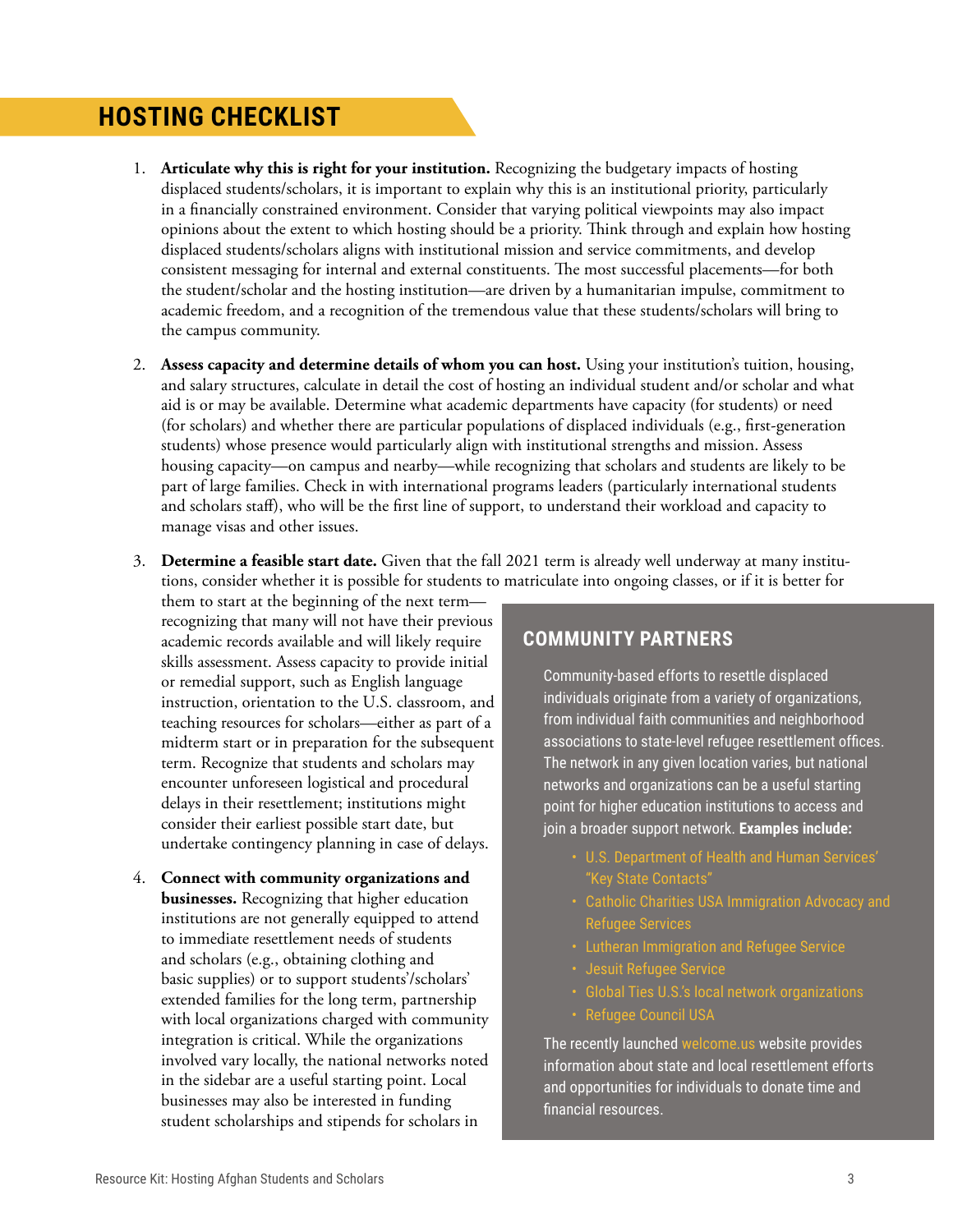fields relevant to their work; they can partner with institutions to provide internships and post-degree career placements for students as they progress through their academic programs. Campus advancement professionals and career services offices are well positioned to facilitate these connections.

- 5. **Activate a campus support network.** Consider convening an action task force to develop a holistic support plan for arriving students/scholars. Representation should include faculty and staff from the international programs office, admissions, registrar, teaching and learning support center, health services (physical and mental), housing and residential life, communications, general counsel, and advancement. Faculty with connections to Afghanistan and its culture, relevant language skills, and expertise on refugee issues are also an important resource and potential source of support for students and scholars. ACE's recent publication *[Toward Greater Inclusion and Success: A New Compact for International Students](https://www.acenet.edu/Documents/Intl-Students-Monograph.pdf)* provides a model for holistic support. IIE's [Scholar Rescue Fund](https://www.scholarrescuefund.org/) also provides detailed information and good practices for immediate and long-term support for scholars.
- 6. **Ready to commit? Register your institution's interest and availability.** IIE will issue a survey to catalog commitments by colleges and universities willing to host students and scholars. The survey will available on [iie.org](http://iie.org) and issued to our organizations' members. The information will be used to demonstrate the tremendous collective support of the higher education community and streamline the process for connecting students and scholars with opportunities.

#### **OUR INSTITUTION CANNOT HOST DISPLACED STUDENTS OR SCHOLARS. WHAT ELSE CAN WE DO?**

Recognizing the limits of institutional capacity is critical; overcommitting would be a disservice to students and scholars navigating exceptional challenges. Colleges and universities that are unable to host for any reason might consider offering students, faculty, and staff the opportunity to volunteer with local refugee support organizations; on some campuses, student organizations are initiating such efforts. Organizing campus campaigns to gather supplies and offering access to campus facilities such as libraries and gyms are relatively low-cost ways to make an immediate difference.

For institutions with a law school, legal clinics may be well positioned to offer their services. Similarly, those with a hospital or other medical facilities on campus might consider providing health-care services and resources to displaced individuals arriving in their communities. In addition, institutions and individuals are encouraged to work with the organizations noted below that are raising private dollars to support these students and scholars.

ACE, IIE, APLU, AAU, and other higher education associations will also be advocating with Congress to improve and increase visa availability for displaced Afghans. This includes asking for increased funding for personnel to process Afghan visas and waiving of nonimmigrant intent requirements for those applying for F-1 or J-1 visas.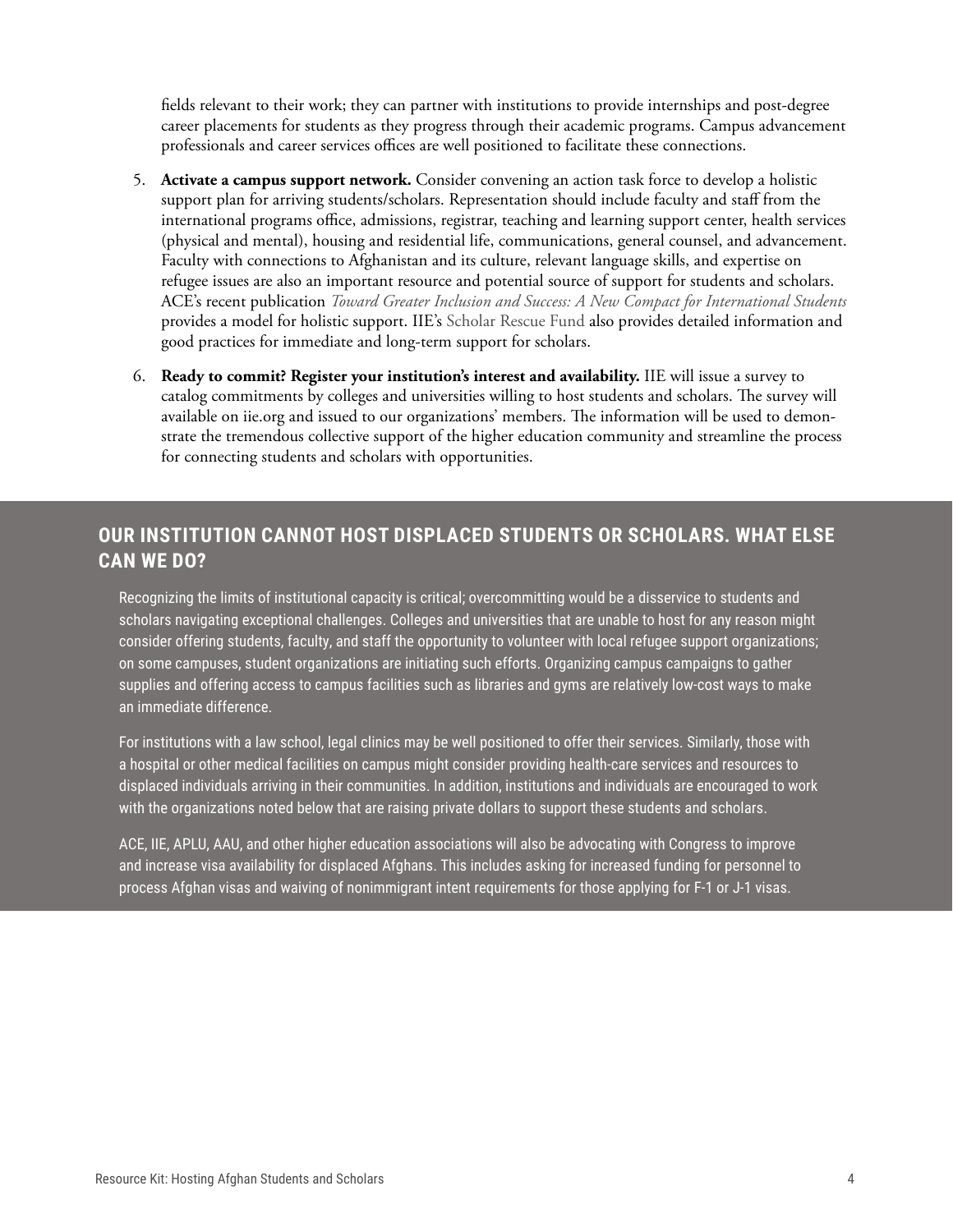# **KEY QUESTIONS AND CONSIDERATIONS FOR INSTITUTIONS**

#### **Whom can we host?**

- Degree-seeking undergraduate and graduate students who were enrolled in an Afghan university, but have not yet completed their degree.
- Young adults who have recently completed an undergraduate degree in Afghanistan, seeking to enroll in a U.S. graduate degree program.
- Degree- or non-degree-seeking adults who were in the workforce, but will need retraining or re-skilling in order to enter the U.S. workforce.
- Recent graduates of doctoral programs ready to pursue a post-doc position.
- Teachers, researchers, scientists, artists, technical experts, and other scholars who were employed by Afghan universities might assume faculty positions or post-doc positions in the U.S., or if they do not hold a terminal degree, they might consider enrolling in a doctoral program to further their studies and professional growth.
- Recent or soon-to-be high school graduates and college-age children of families relocating to the U.S.
- Afghan students who are located in third countries and looking to travel to the U.S. on a student visa, or to enroll in an online degree or training program offered by a U.S. institution without physically relocating to the U.S.

### **What is the time frame?**

- Displaced students and scholars have begun arriving in the U.S., and they will continue to arrive throughout the coming months and possibly years.
- When possible, students who have begun a degree program in Afghanistan should be considered transfer students. They should be evaluated based on standard admissions requirements, and if these are met, they should be accepted into a corresponding full degree program at the host institution. The expectation is that they will remain enrolled for the full duration of their program. The American Association of Collegiate Registrars and Admissions Officers (AACRAO) has published a guide on this issue called *[Inclusive Admissions Policies for Displaced and Vulnerable Students](https://www.aacrao.org/signature-initiatives/article-26-backpack-project/aacrao-pledge-for-education/inclusive-admissions-policies-for-displaced-and-vulnerable-students-report)*.
- For students who do not meet admission requirements for a full degree program, institutions may make an initial shorter-term commitment through conditional admission and by offering enrollment in prerequisite courses or English language training. Institutions with existing "bridge" programs might enroll Afghan students in these programs with the expectation that they will then apply to a degree program at their own or another institution.
- For students who have arrived in the U.S., enrollment may be immediate if adequate support is available, or it may be necessary for students to matriculate at the beginning of the next term.
- For students located in a third country, enrollment in online courses, if available, may be a way to begin academic work in anticipation of arriving on campus later, though the challenges of midterm enrollment in a course may still persist.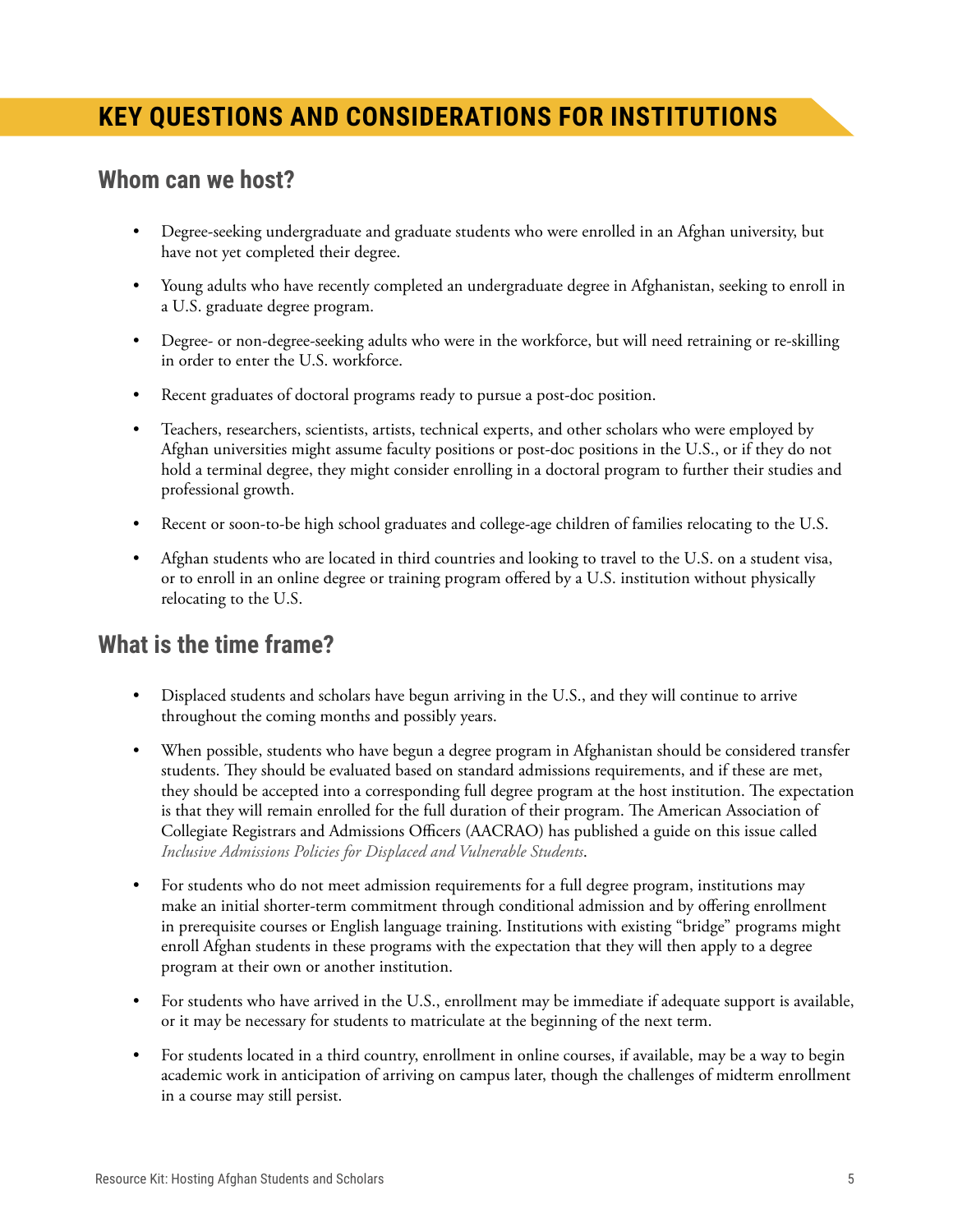- For scholars, an institution might consider any of the short- and long-term employment models it already has in place. Existing visiting scholar programs are a good starting point; however, recognizing that a single semester placement would give little time for a scholar to adjust after an abrupt change, one- or two-year visiting scholar placements are preferable. Post-doc positions, term-bound or openended, may also be a good option for early-career scholars. If an institution has an immediate opening for a permanent position that fits an incoming scholar's skill set, it might encourage that individual to apply; scholars who initially hold short-term positions might also be encouraged to apply if permanent positions arise later in their temporary appointment.
- Visa and immigration issues related to these paths to enrollment and employment are discussed below. Of particular note for the timing of start dates is that individuals who are in the U.S. under "humanitarian parole" are not immediately eligible for employment. They must first apply for and receive an Employment Authorization Document, which generally takes about three to six months.

#### **VISAS AND IMMIGRATION: UNDERSTANDING YOUR INSTITUTION'S RESPONSIBILITIES**

Some Afghan students and scholars will have applied for and been granted **Special Immigrant Visas (SIVs)** to come to the U.S., either before they left Afghanistan or from third countries to which they were evacuated. SIVs are immigrant visas; those granted one will receive a green card once admitted to the U.S. and can apply for U.S. citizenship after five years. Individuals with SIV status are eligible for employment (scholars and students) and federal financial aid (students) once admitted to the U.S. They can remain on their SIV throughout their time at the institution (or in the case of scholars, be employed as U.S. citizens if/when citizenship is obtained); no institutional visa sponsorship is required.

Other individuals will enter the U.S. under **"humanitarian parole,"** which allows individuals to stay in the U.S., but is not a visa status. The individual must apply for humanitarian parole through U.S. Citizenship and Immigration Services (USCIS). Usually an individual would need to apply for humanitarian parole at a U.S. embassy abroad. However, in an emergency situation such as the current one, they can apply directly to USCIS, either from their home in Afghanistan or at the U.S. border upon arrival. A grant of parole is generally issued for a two-year period, after which an individual must apply for another grant of parole, asylum, or another type of visa in order to remain in the U.S.

As part of the process of applying for humanitarian parole, the individual must complete an **affidavit of support**, attesting to their ability to support themselves financially in the U.S. Sources of support that individuals may cite include their own financial resources, family, an employer, etc. If an institution is making an offer of employment to an individual, he or she could include an offer letter and salary amount among their documentation for the affidavit of support. In this case, however, the **institution is** *not* **a designated visa or financial sponsor of the individual**.

Students may enroll immediately at an institution once they have been granted parole. **Eligibility for employment (for students or scholars), however, is not automatic with parole**. Most people granted parole are eligible to apply for an Employment Authorization Document (EAD), which is issued by USCIS and is required in order to work in the U.S. Individuals may apply for the EAD with USCIS right away upon receiving a grant of parole. Usually individuals will receive the EAD three to six months after applying.

It is important to note that **institutions cannot hire a scholar until the individual has received their EAD**. Students are also eligible to apply for an EAD; once it has been granted, they can work on or off campus, with no restriction on hours.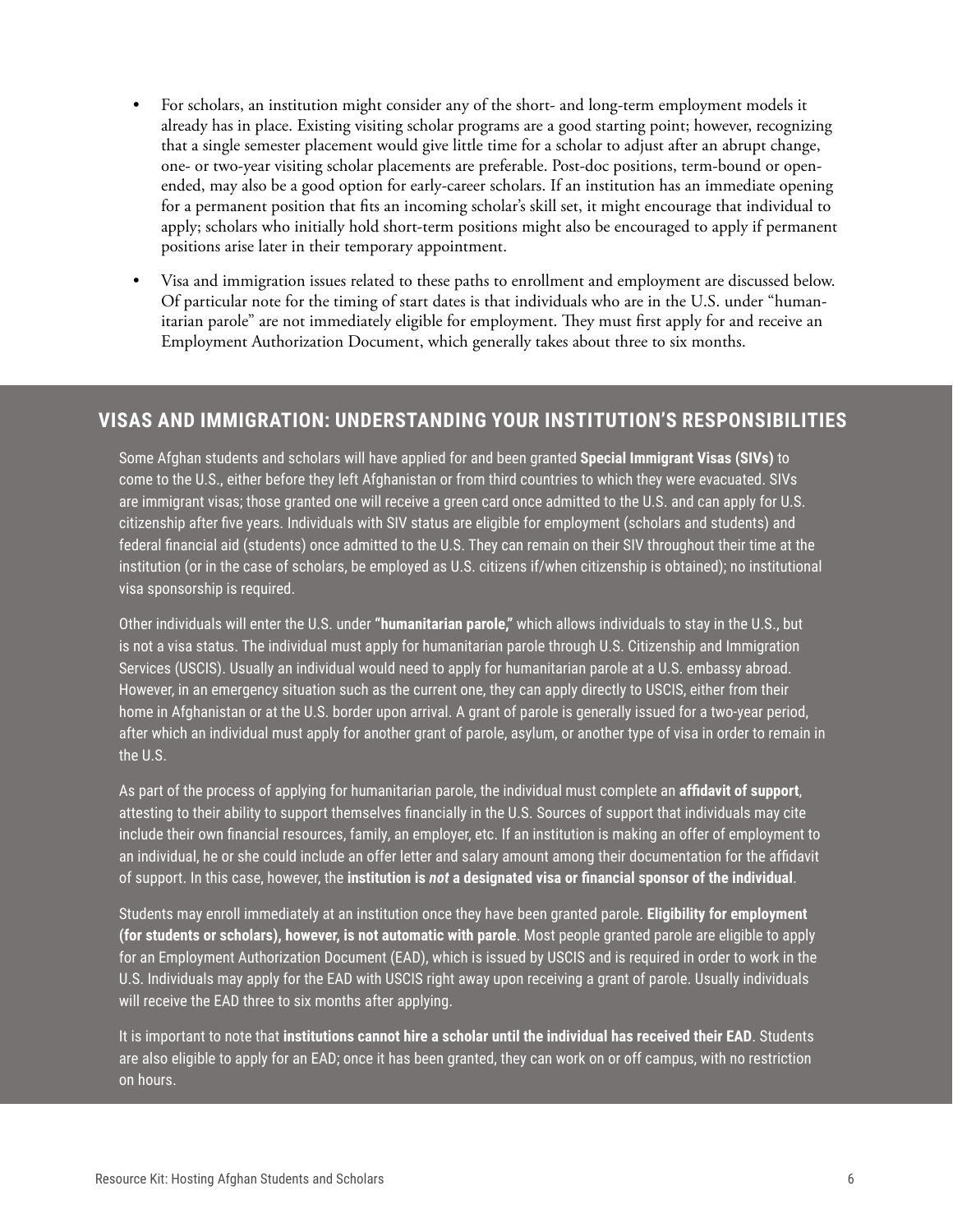Institutions interested in hiring an Afghan scholar, either currently located in Afghanistan, a third country, or the U.S., also have the option of **petitioning for an immigrant or nonimmigrant visa, following standard procedures for employing foreign nationals**. In this situation, the institution would be the petitioner, and would be responsible for ensuring compliance with the terms of the petition.

ACE and other organizations are advocating for nonimmigrant intent to be removed as a requirement of nonimmigrant student visas (F-1, J-1, M). Newly displaced students and scholars will have a difficult time showing an intention to return to Afghanistan given current conditions. Only Congress can change the fundamental requirements for applying for a visa. However, institutions should be aware that **currently enrolled or employed Afghans who hold these nonimmigrant visas may now be applying for SIVs or asylum status**.

In all cases, it is crucial for an institution to ascertain and understand the individual visa and immigration status of the students or scholars it will host in order to assess employment eligibility and restrictions and determine what financial aid students qualify for. **Engaging legal counsel with immigration expertise to understand the university's role in the visa process is recommended**.

It is equally essential that institutions should **remain in close contact with students and scholars to ensure they remain in compliance with applicable visa regulations** throughout their time at the institution and anticipate and address any issues that might require a change in status. For individuals who have been granted parole, it is important to start thinking about next steps and pathways (another period of parole, asylum, a different type of visa) very early in the parole period, as applications and processing often take significant time.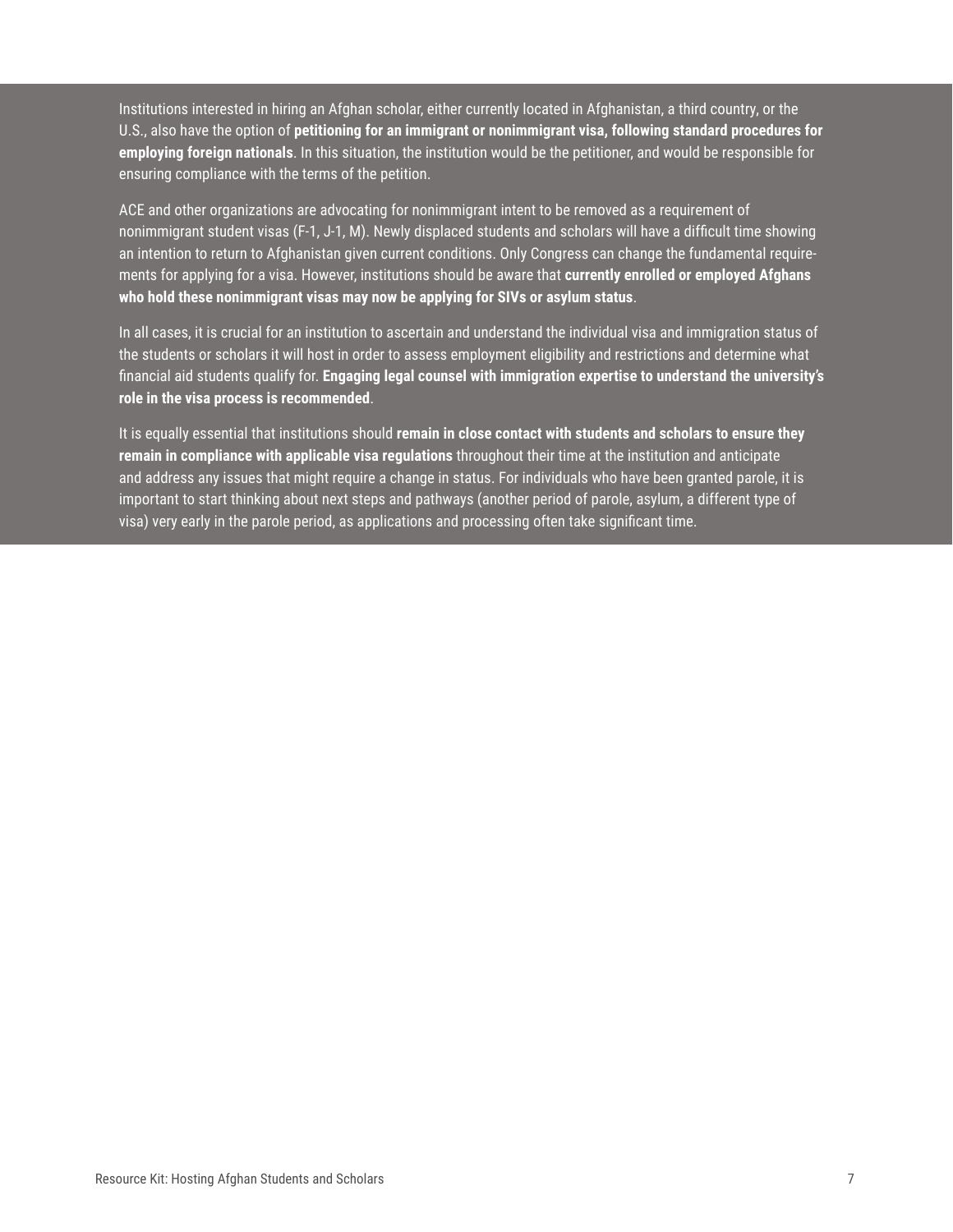## **WHAT ARE THE COSTS?**

- Standard tuition and fees for students. The expectation should be that most Afghan students do not have the means to pay any ancillary or optional fees.
- Room and board, possibly including for family members. Community agencies may be best positioned to assist larger families.
- Additional instructional and living expenses. Students and scholars will need basic school supplies, a computer, textbooks, course packets, and depending on the discipline, lab equipment, art supplies, or other specialized materials required for their work. Many will need basic living supplies (seasonally appropriate clothing, housewares, etc.); institutions might consider providing these if readily available, organizing campus supply drives, or partnering with community organizations to make sure such needs are met.
- Medical insurance, including prescription plans. For scholars, these may be part of standard benefits packages. Extending coverage to students' and scholars' family members is ideal if possible.
- Specialized academic/professional support (e.g., tutoring, English language assessment, and instruction for students; orientation and teaching support for scholars).
- Legal fees associated with institutions understanding their obligations in regard to visas and immigration.
- Salary and benefits packages for scholars that are standard for the type of position they have been offered.

## **WHAT FINANCIAL SUPPORT IS AVAILABLE?**

- As noted above, students' eligibility for federal financial aid is contingent on their immigration status. If a student has legal permanent status or is a conditional resident alien, they are eligible for [Title IV](https://fsapartners.ed.gov/sites/default/files/attachments/2019-08/1920FSAHbkVol1Ch2.pdf)  [federal student aid.](https://fsapartners.ed.gov/sites/default/files/attachments/2019-08/1920FSAHbkVol1Ch2.pdf) Institutions may also leverage existing scholarship funds or other institutional-based grant aid. Whether financial aid packages can include graduate assistantships or other work components depends on immigration status.
- Institutional advancement offices may reach out to corporate contacts and other donors to secure dedicated support for Afghan students and scholars. For the longer term, connections to local industry might be leveraged to create job placement pathways for students upon graduation.
- IIE administers the following funds to which individual students and scholars (from Afghanistan and other countries) may apply for aid:
	- » [Scholar Rescue Fund:](https://www.scholarrescuefund.org/) IIE-SRF is the only global program that arranges and funds fellowships for threatened and displaced scholars at partnering higher education institutions worldwide.
	- » [Artist Protection Fund](https://www.iie.org/programs/artist-protection-fund): IIE-APF makes life-saving fellowship grants to threatened artists and places them at host institutions and art centers in safe countries where they can continue their work and plan for their future.
	- » [Emergency Student Fund](https://www.iie.org/Programs/Emergency-Student-Fund): IIE-ESF provides grants to international college students in the U.S. when natural disasters, war, or other crises threaten their education.
- ACE, IIE, APLU, AAU, and other organizations will be working closely with the administration and Congress to identify other federal and private sources of support for Afghan students and scholars.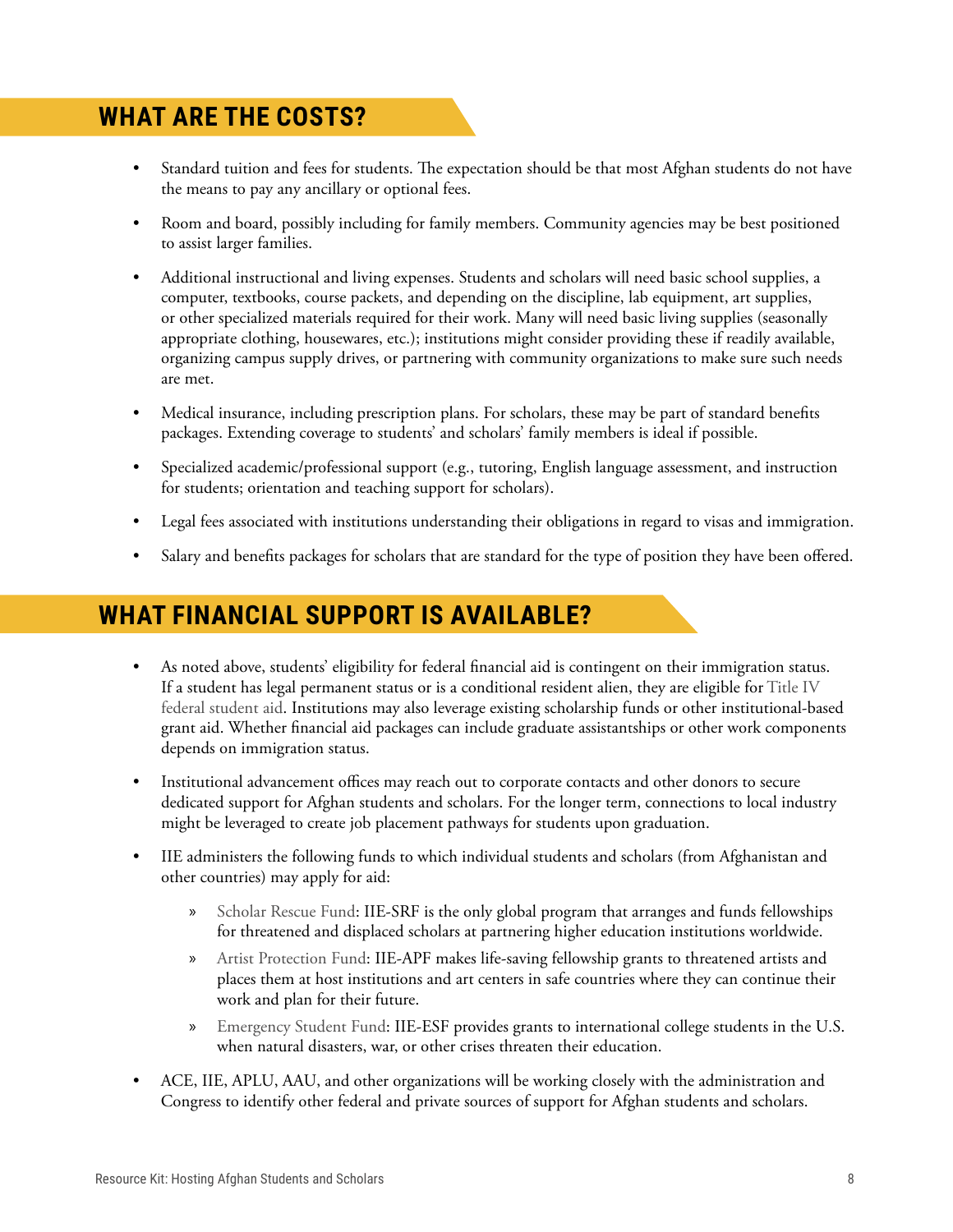## **WHAT OTHER ISSUES AND CONSIDERATIONS DO WE NEED TO BE AWARE OF?**

- When displaced Afghans arrive in the U.S., they are screened for COVID-19; those who test positive are required to quarantine prior to resettlement in communities.
- Students and scholars may arrive without their academic records and may be subsequently unable to access them. The University of California, Davis has developed the [Article 26 Backpack Humanitarian](https://globalaffairs.ucdavis.edu/news/article-26-backpack-new-features)  [Tool](https://globalaffairs.ucdavis.edu/news/article-26-backpack-new-features) for academic mobility and to store critical academic documentation that may otherwise be lost. The [WES Gateway Program,](https://www.wes.org/partners/global-talent-bridge/wes-gateway-overview/) which is currently being piloted in the U.S., assesses the credentials of students from Afghanistan and other countries with limited academic documentation. In the immediate term, institutions might consider accepting unofficial transcripts.
- Often, students and scholars are arriving as part of large family groups (according to the Population Reference Bureau, the [average household size](https://www.prb.org/international/indicator/hh-size-av/map/country/) in Afghanistan is estimated to be six to eight people), which may impact location and housing requirements, schedule flexibility for those who have caregiving responsibilities, and income needs.
- Keeping in mind capacity, institutions might consider a cohort approach to hosting students and scholars in order to build a community that can provide peer support. If this is not feasible on a single campus, colleges and universities located in relative proximity might coordinate in order to build an inter-institution network.
- Rapid displacement means that the first few months in the U.S. will likely require a tremendous adjustment for students and scholars in all aspects of their lives. Institutions should be sensitive to this in advising students on course loads and academic matters and in designating teaching and resource responsibilities for scholars.

#### **STAY TUNED FOR ADDITIONAL RESOURCES AND INFORMATION.**

The process of resettling Afghan students and scholars will take months or even years. ACE, APLU, AAU, and IIE are committed to providing ongoing support to institutions through advocacy, convenings, and other resources. We welcome questions, recommendations, good practices, and other contributions, and we will continue to share these with the higher education community.

Contact information: [global@acenet.edu](mailto:Global@acenet.edu) or [international@aplu.org](mailto:international@aplu.org)